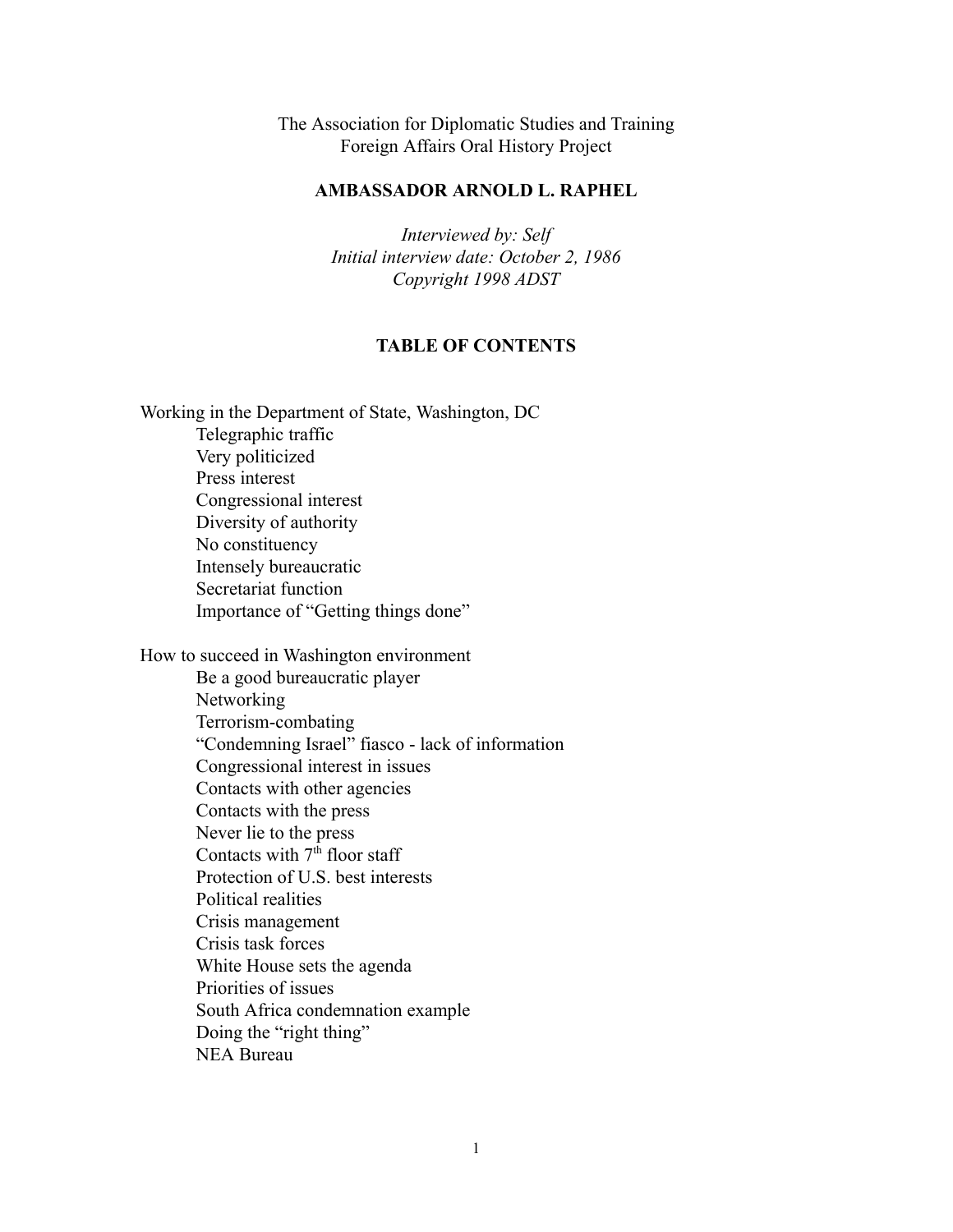## **SPEECH**

## *WORKING IN WASHINGTON*

*Ambassador Raphel spoke at the Foreign Service Institute to Foreign Service officers who were newly assigned to the Department of State after having served overseas. The purpose of the talk was to bring them to understand the environment in which they would be working.*

*Ambassador Raphel was killed when the aircraft he, President Zia, and other Pakistani officials,were traveling on crashed near Bahawalpur, Pakistan on August 18, 1988.*

[First minute of speech cut off.]...talking about how you function in this town and survive. It is useful to talk about what kind of environment you face when you walk into that building [the Department of State] that first time. Whether you are coming back from overseas or just starting anew. When you return to D.C. and you go into that building, coming in with you everyday are five thousand-five hundred telegrams from overseas. That is the average number of telegrams that we get in the Department of State everyday.

Out of those five thousand-five hundred telegrams, maybe between ten and forty find their way to the Secretary of State...depending upon the Secretary and how much he reads. The great majority of those cables will be notice cables. So, when you are out there in the field and you are turning out messages the chances that one of them is ever going to get to the "man" who makes the decision, is kind of slim. We're talking ten out of fifty-five hundred a day.

You all of a sudden find your life in Washington, as Graham Allison called it "bureaucratic-centric". Tradecraft is getting things done. And that's what really matters in Washington and really matters in the State Department. It is a very tough system within the State Department. And, not only within the District generally but especially within the State Department. Because Washington, to state the obvious, is very different from working overseas.

The first difference, and a major one, is it is extraordinarily politicized. If you are a political officer or an admin officer in Bangui or Bangkok, you are not going to be too concerned about the politicization of the issues you are working on. If you're working on Arms Control or Central American Policy or East-West Relations in Washington, you find yourself in the middle of a political maelstrom.

Second, is an extraordinary amount of press interest. Once again, if you are in the Embassy in Delhi or in the Consulate General in Frankfurt the number of times you get called by a first line U.S. reporter to ask your views on a story is hardly ever, if at all. At the State Department, we have by all accounts, the best press corps in all Washington...in terms of being smart, sophisticated and savvy. An extraordinary amount of press interest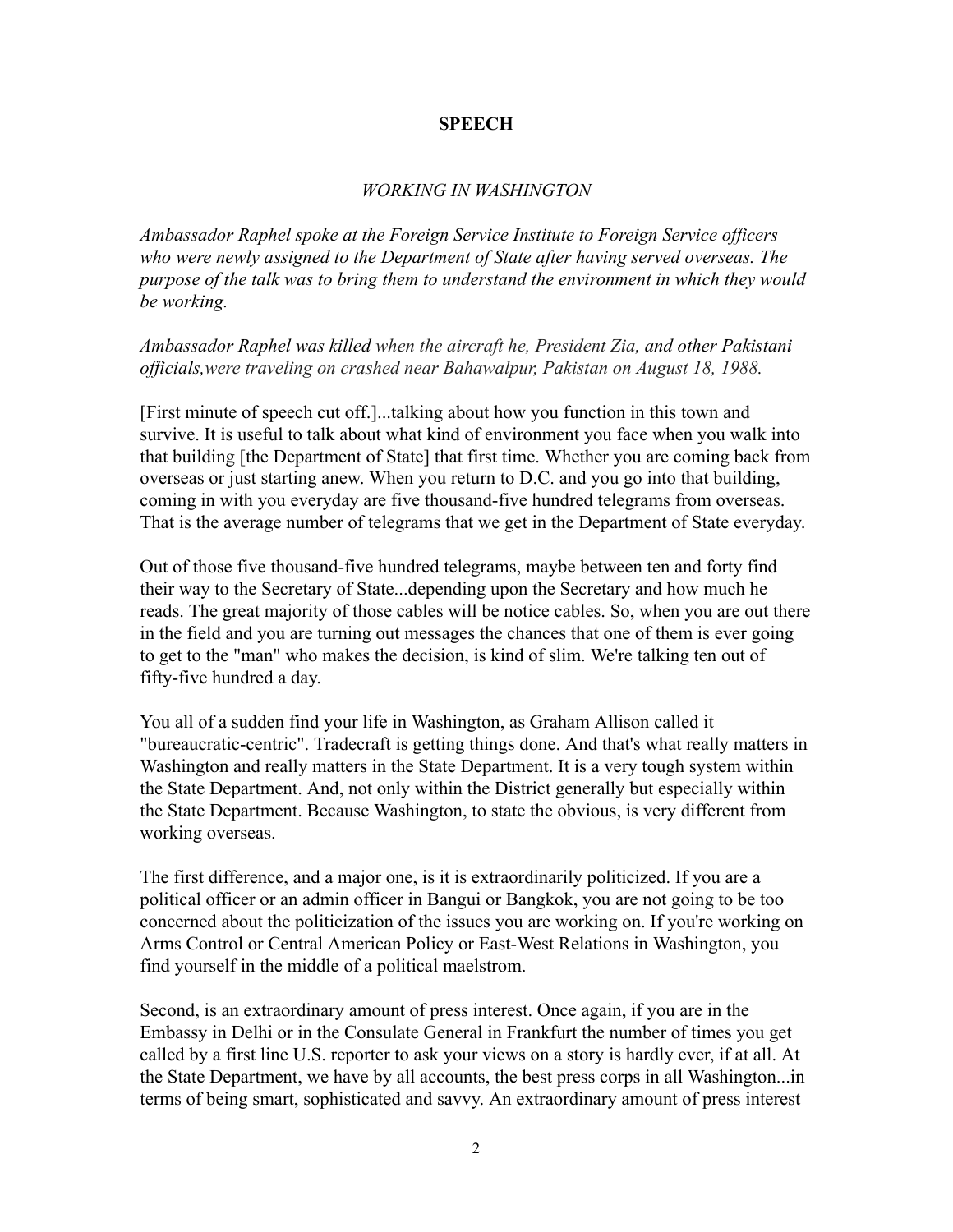focuses on that building. And when you return you find yourself, for better or worse, in the middle of that kind of focus.

Third, is that you have got an extraordinary amount of direct Congressional interest. If you are sitting in Kathmandu or Milan, once in a while you get a Congressional, usually generated by a staff person and signed by an auto-pen, asking about their constituent who disappeared smoking some exotic substance three years ago and what has happened to him.

When you get back here all of a sudden you find out that there are Congressmen really interested in trade, really interested in relations with Israel, interested in how we treat foreign missions and not only their staffers call, they call. Congress is there and it is always looking at you.

Another important difference is that there are other very important actors in town, other than the State Department. One very nice thing about working overseas is that there is a guy in charge and he is called the Ambassador. And if the Ambassador decides he wants to do something then generally people will listen to him...no matter who they work for in the mission. If the Ambassador decides that the Defense Attaché is going to go in and say something or going to do a certain report...there is a fine old tradition of listening to the Ambassador. There ain't no Ambassador in Washington. There is someone called the Secretary of State, who runs the State Department. And in this Administration, at this moment has more influence than anyone else in Foreign Policy. But you have also got the Chairman of the Joint Chiefs who decides what military assets are going to go where in the world. And he will make those decisions...not the Secretary of State.

You have a Secretary of Defense who feels that when it comes to military assets and arms control he is one of the key players if not the key player. You have got the Secretary of Commerce who feels that when you talk about trade with the Soviet Union, he is the guy who has got to make the key decisions around town. All of a sudden you find that there are really thirty-eight Ambassadors all around town all of whom think they are running foreign policy and, to a certain extent, they are.

You also find yourself in the midst of what is the most vicious bureaucracy in Washington, when you go into the State Department. This town eats people alive bureaucratically. The State Department is worse than any other agency. I am convinced of that. One reason, I think, is that other agencies have things that they can deal with, that they can move around. You can move military assets. You can give the farmers 3 billion dollars in subsidies. You can open a new school in Dubuque. At the State Department, we don't have things, substance to move around or give away. All we have got is policy and words and we tend to become much more acquisitive and protective of them. John Howe, now a Vice-Admiral in the Navy, he was Director of Political-Military Affairs at the State Department three years ago. He, at that time, was the youngest Rear-Admiral in the Unites States Navy. He became Director of Political-Military Affairs at the State Department because the Secretary wanted to have somebody there who really knew the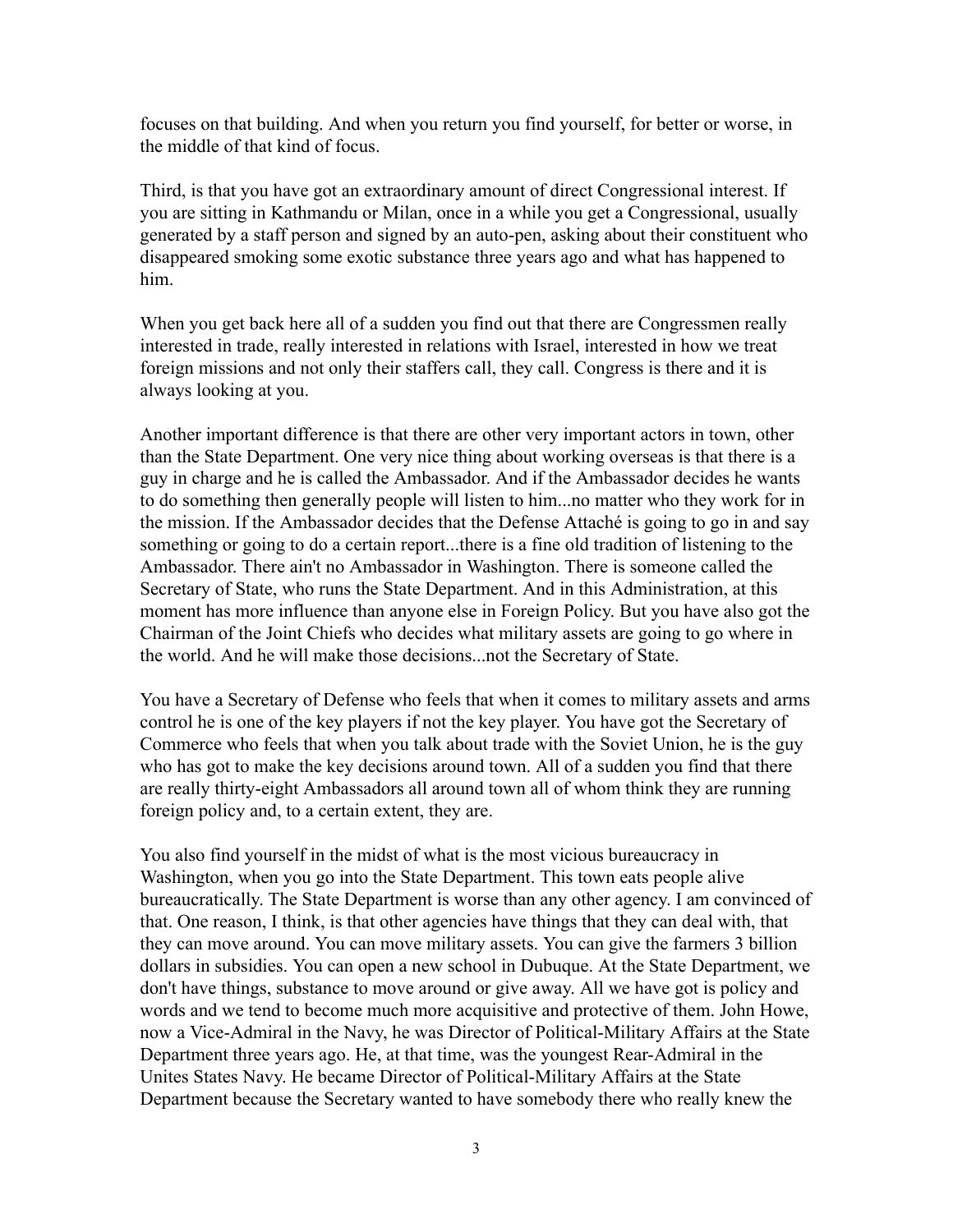military. He was my boss when he was in Political-Military Affairs. John had worked for Nelson Rockefeller as his Special Assistant, when he was Vice President. He worked for Henry Kissinger as his Military Assistant. He worked for Casper Weinberger as his Military Assistant. He worked for Frank Carlucci as his Military Assistant. John Howe knew more about bureaucratics in Washington than almost anyone else. And I once asked him, after about two months on the job, what struck him as different about the State Department. How was State different than any other organization around town. And without hesitating, he said, "The viciousness of the bureaucracy." And I said, "John, what are you talking about? And why is it any worse here in the State Department? You have been at the NSC, you've been in DOD, JCS, and that's where they are really tough." He said, "No, no...the main difference is...and I'll give you an example. In the Pentagon, if you start talking about something of major importance to the Navy, like where do they move ships, and they find out that you are talking about it without them knowing about it, they will come in and shoot your knee caps off. At the State Department, it can be late at night, I can be in bed, I can roll over and say, "I wonder what they are doing in EUR about Arms Control" and they break down the bedroom door and shoot off my knee caps." So the bureaucratic sensitivity in the State Department is much worse than anywhere else in town."

I think that is absolutely right. The other story that John told that is true is that the Department of Defense, just about five years ago, about ten years ago now, set up a Secretariat, an organization like SS that takes care of paper and serves the Secretary of State. And the Defense Department sent a team over to State to see how a Secretariat ran. And they asked the Director of the Secretariat at that time, what is the main purpose of this organization? And the State Department Officer said, "Well, it is to protect the Secretary, to make sure that he gets everyone's views and all the information he needs." And the people from DOD said, "We don't understand. If you are going to send a piece of paper to the Secretary, obviously if you write the piece of paper, you are going to make sure that everyone clears it who has some interest in it. Otherwise you are not serving the Secretary well. Isn't that the way it works at State?" Well of course at State we were always trying to sneak papers into the Secretary without anyone else seeing them. We said...the head of the Secretariat said, "It doesn't work that way here. Someone has to protect the Secretary of State." And they guy from Defense said, "But over at Defense, everyone works for the Secretary of Defense." And the guy from State said, "Yeah, but everybody at State works for a regional bureau and the Secretary has got to protect himself." That is the reason that Defense didn't have a Secretariat for fifteen years while we did. Once again it is a lot tougher place to operate in the State Department.

So the basic difference when you are coming from overseas is when you are overseas you are a substantive officer. Whether you are doing Admin or doing political work. And that is basically your job. When you get to Washington, D.C., and the State Department, the only question is how do you get things done? It doesn't matter how smart you are; how much you know about migration in the Sahel. If you don't know how to get things done in Washington, you don't count and you don't matter.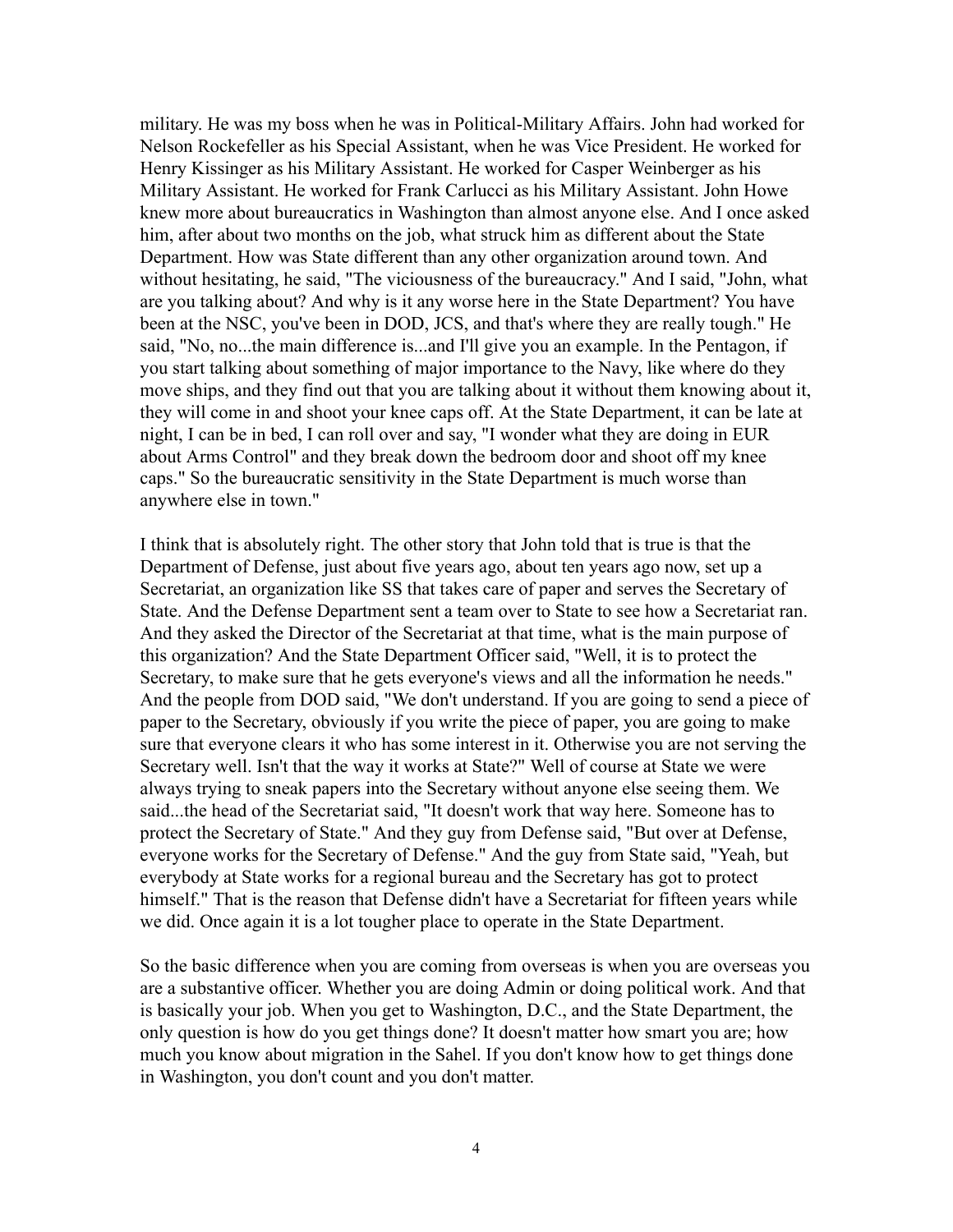You have two options if you walk into that environment. One, you can be the pristine officer...the traditional Foreign Service Officer. And all of FSO's, of course, are very bright and we graduate near the top of our class and we are smarter than most other people, we know that the way to learn to do anything well, is that you study. You learn how to be a Foreign Service Officer just like you learn English History. There used to be something called the Mid-Level Course here at FSI. It died and no-one came to the wake. And why no-one came to the wake is because one of the purposes of the Mid-Level Course was to teach you how to be a good Foreign Service Officer.

I have a quotation from one of the readings. This was required reading for everyone in the Mid-Level Course. It was on how organizations work in Washington. Sort of the equivalent of this course. All mid-level officers had to read this. This is how it works and this is sort of the pristine approach...you sit down and you read it and you learn it. "Organizations are viewed as open systems in constant interaction with their environments, receiving inputs and feedback and effecting the environment with their outputs. The core concepts in this scheme are the environment inputs, the organizational sub-system and outputs. An organization's environment has both remote and proximate elements. While the remote environment consists of those socio-cultural, ecological and technological conditions with indirect effects on internal structures and processes among which are cultural norms, patterns of social stratification and international monetary relations (all of which may become proximate elements for some organizations)." That is one approach to learning [Laughter] about bureaucracy in Washington.

Another approach is that you become a player, you become part of the game. You become, to use those words scorned by the pristine Foreign Service Officer, a bureaucrat or an operator or a manipulator, those kind of things that we normally don't do as good Foreign Service Officers. Politicians do those things.

Joe Sisco, who was my boss when he was Assistant Secretary and then Under Secretary, was, I think, the best bureaucratic player in Washington. In addition to being a very bright, active FSO, he once said, when I asked him what the problem was with the Foreign Service, "What do you think the main problem is?" And he immediately answered, he said, "The problem with the Foreign Service is that we have too many Foreign Service Officers and too many bureaucrats making the very same point."

So, how are you affected? You come back and this is what you find. This is the environment you are operating in. You decide to set aside the books on how you are bureaucratically effective and you decide you are going to learn by becoming part of the game. That's how you are going to get things done. To be effective, you have got to move on several fronts. A key thing you have to do and I used this word before it became "trendy", so, I have no shame in using it now," you have to network. You have to control the process. You have to know everything that is going on.

I'll share an anecdote that describes what I mean. Back in the early 1970's when we first had the spate of hijackings. With great concern about what we were going to do about the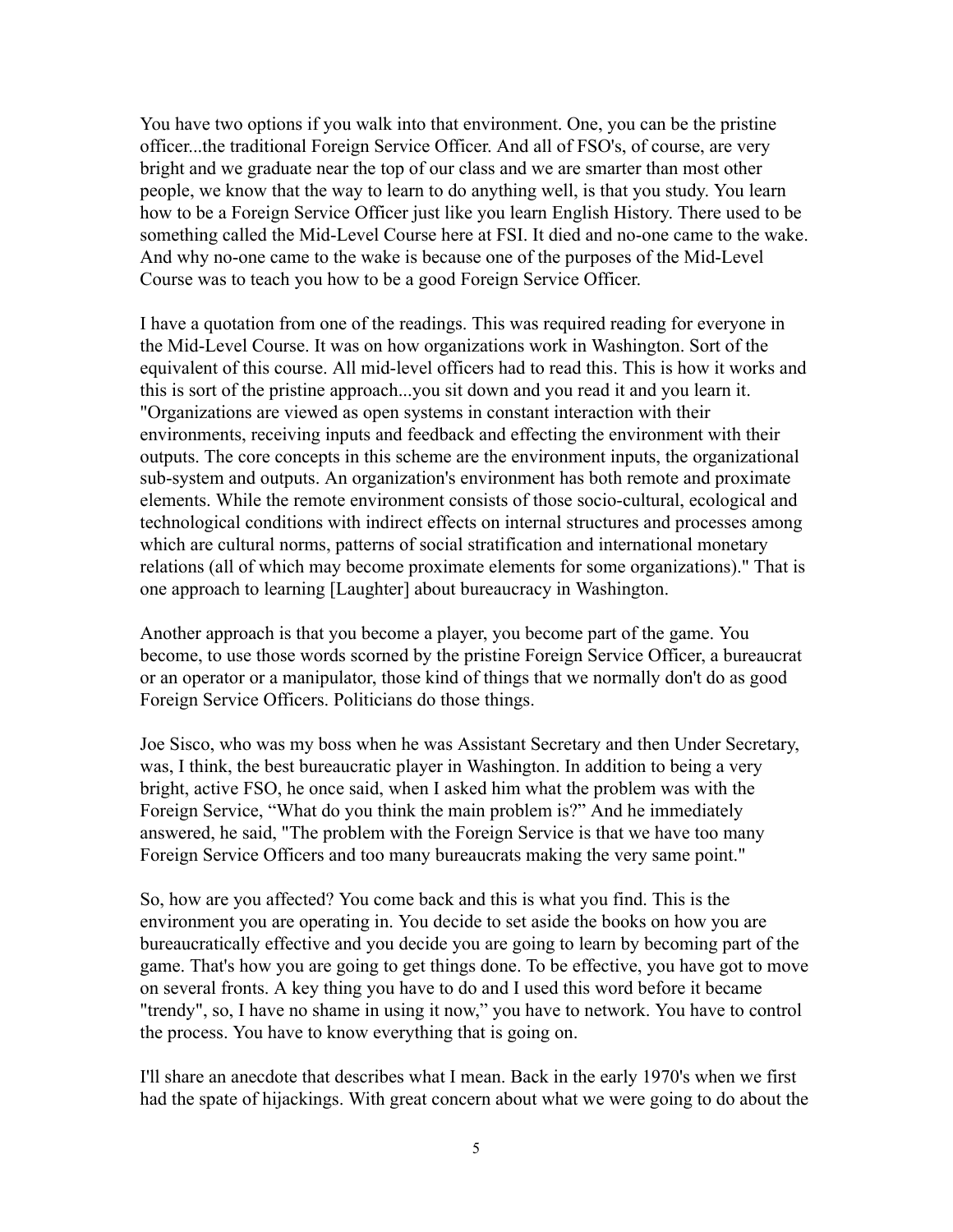hijackings and terrorism...how are we going to handle this issue. Joe Sisco was Assistant Secretary for Near Eastern Affairs. And the Secretary at the time, Bill Rogers, asked him to chair a meeting of all the Assistant Secretaries concerned with this issue and come up with some recommendations about what we are going to do about international terrorism. This was fifteen years ago. So, Joe chaired this meeting. It was soon after I joined the bureau. I was a young FSO-8 in those days. They used to have FSO-8's. And I was sitting in a chair in the corner as notetaker. And Sisco went around the table and said, "OK, what are we going to do about international terrorism?" And he first turned to the legal advisor who said, "Well, there is an International Bar Committee meeting in Geneva next week and we will arrange to get a resolution introduced condemning terrorism and supporting nations that fight terrorism", with such and such legal finding and on and on. Then he turned to the Assistant Secretary for International Organizations and said, "What do you think we should do about fighting terrorism?" He said, "Well, it is going to be discussed in the 5th Committee at the United Nations next week so we will get out instructions to our mission in the UN to raise the issue in the 5th Committee and we will draft a resolution to introduce to the General Assembly and will send out instructions overseas to support it." The other regional bureaus said the same thing. The Assistant Secretary for European Affairs said, "Well we can send someone to Europe and talk to the Heads of State and talk to the relevant people in the Foreign Ministries and Interior Ministries and try to work out a coordinated plan for how we can cooperate in fighting terrorism." The Assistant Secretary for Public Affairs talked about a comprehensive public diplomacy effort to heighten the awareness of the American People.

It gets all the way around the table and it gets back to Joe Sisco and he said, "Those are all very good ideas and we will have to do all of them but, first and most importantly, we are going to have to realize that we are not going to be able to do anything about terrorism. It is going to be with us for years. We can't bring an end to terrorism. We might be able to contain it a little bit, might be able to cut back on it, but it is always going to be an issue. The second thing we have to realize is that everybody in this town is going to want to control that issue. Everyone is going to want to run it because it is a sexy issue. The third thing we've got to realize is that if anybody but us does it, it is going to be done poorly because the State Department knows better how to work overseas to control this issue than does Defense, the CIA, NSC or anyone else. So obviously the first thing we have got to do is make sure we run the issue. What does that mean? It means a couple of things. First thing we have got to get is a resolution in the Senate commending the State Department for its vigorous actions and encouraging it to do more of the same. I will draft a resolution which we will get Hugh Scott, who was the Republican leader, to introduce, and we will get that resolution passed next week. And the second thing we've got to do is get the NSC to put together a national decision document which the President will sign which will commend the State Department for all of its actions in fighting terrorism and will instruct the State Department to appoint an inter-agency coordinator to combat terrorism. He will sit in the State Department and every agency will be beholden to him, and he will be the coordinator and will work out of this building. And then we will do backgrounding to the press, explaining how the President is really depending on the Department to do this and how it looks like the Department is going to have control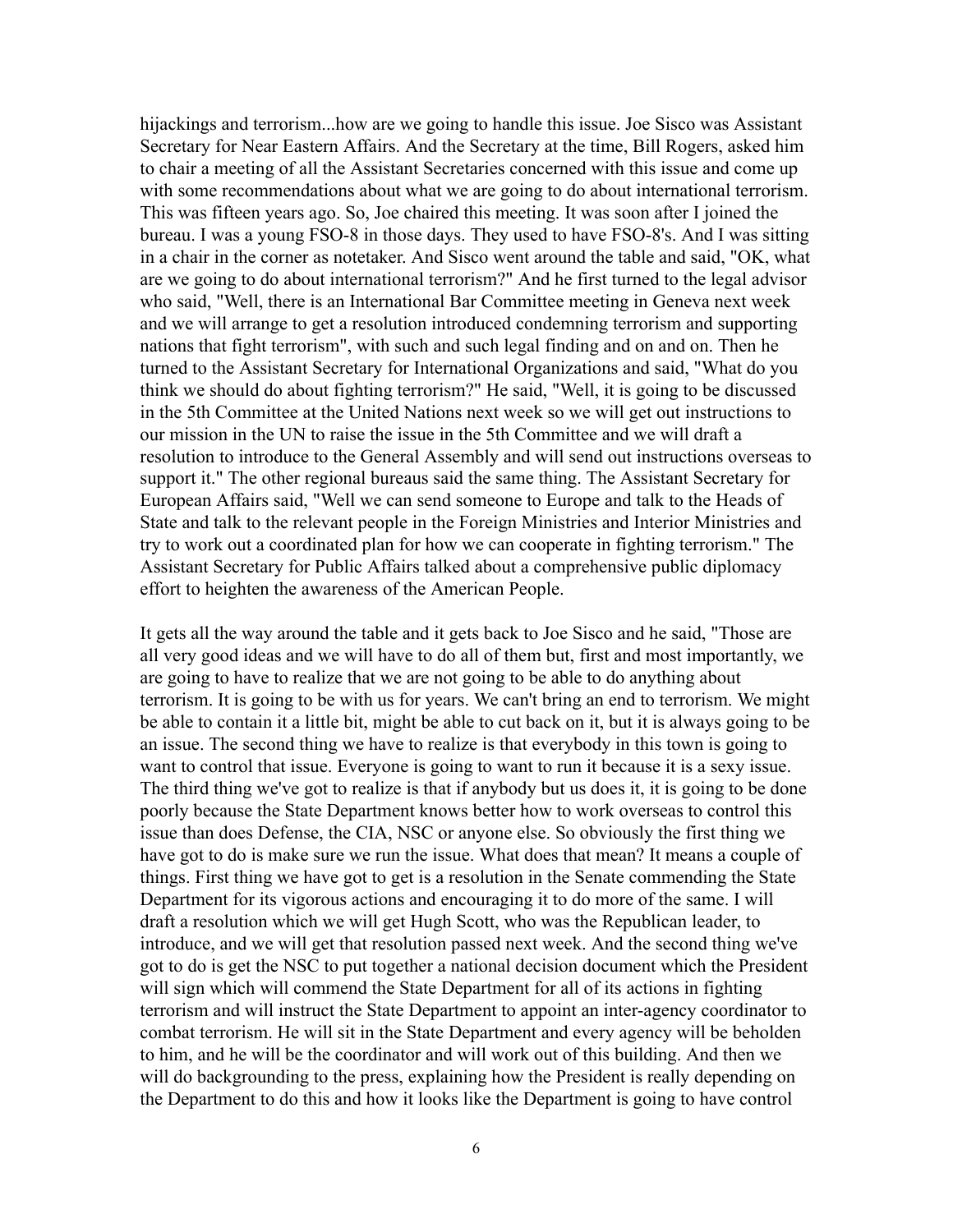of this issue. And then once we get control of the issue, then we will worry about what we are going to do about it. But if we don't control it, we can't do anything about it."

The following week the Senate passed the resolution and the President signed the NSDD and an office was set up which was called Combating Terrorism, which all of you know is still in the State Department and is still directed by a Foreign Service Officer and everybody around town reports to him on combating terrorism. State Department controls the issue the way it has for fifteen years.

People might bat us around town the way they do on every bureaucratic issue. Everybody tries to get a piece of the action, but it is still with us. We haven't found any answers yet but have done a couple of things that have helped, I think. But the point is still there. You have got to control the issue before you can do anything about it.

Another thing you have to control is information. For without information, without knowing what is going on, you can't be an effective player. Another anecdote on that issue. Cyrus Vance was Secretary of State. I was his Special Assistant. And we were in his office one day and he was talking to people about the Iranian hostage issue, he was working on the hostages, working on the Middle East Peace Process. And someone came in from my bureau, the Near-East South Asian Bureau and said, "Mr. Secretary, there is a vote coming up at the UN to condemn Israeli practices in the occupied territories, the kind of thing we've voted on in the past and we should vote for it again." The Secretary said, "Okay", and the guy left. Next day, headlines in the paper: United States to condemn Israel. And it was four days before the New York Primary, which Jimmy Carter lost and Hamilton Jordan to this day blames the State Department for the fact that Hamilton Jordan lost that Primary, because we voted to condemn Israel four days before the Primary. Jimmy Carter then went public, saying we voted the wrong way and apologized for it, saying we should have voted the other way. It was one of the great fiascoes of the Administration. And why? Because we didn't have information. It turns out that yes, we had voted for those very similar resolutions in the past. But at Camp David, Carter and Begin had agreed that the United States would not vote to condemn Israel occupation of Jerusalem. And that was mentioned in this resolution. Carter either didn't tell us, or we forgot and we basically went against the President's commitment and voted for it. Not only did it anger the Israelis who thought the President was breaking his commitment but Jimmy lost the Primary. At the time, it was a decision that we didn't even focus on but that we didn't have information about, and we made the wrong decision.

Another thing that you have to have in your network is that you have got to know the Hill. You have got to know staffers. You have got to do this very carefully because we have a Bureau of Congressional Relations that feels fairly proprietary about its authority to work with the Hill. And you have got to let that bureau know what you are doing. But if I were the Jordan desk officer, I would be damn sure that I would know the staffer on the House Foreign Affairs Committee Subcommittee doing the Middle East who is going to worry about Jordan. Same thing on the Senate side. If anything is going to come up about Jordan, I'll feel confident that he or she is going to talk to me about it. And if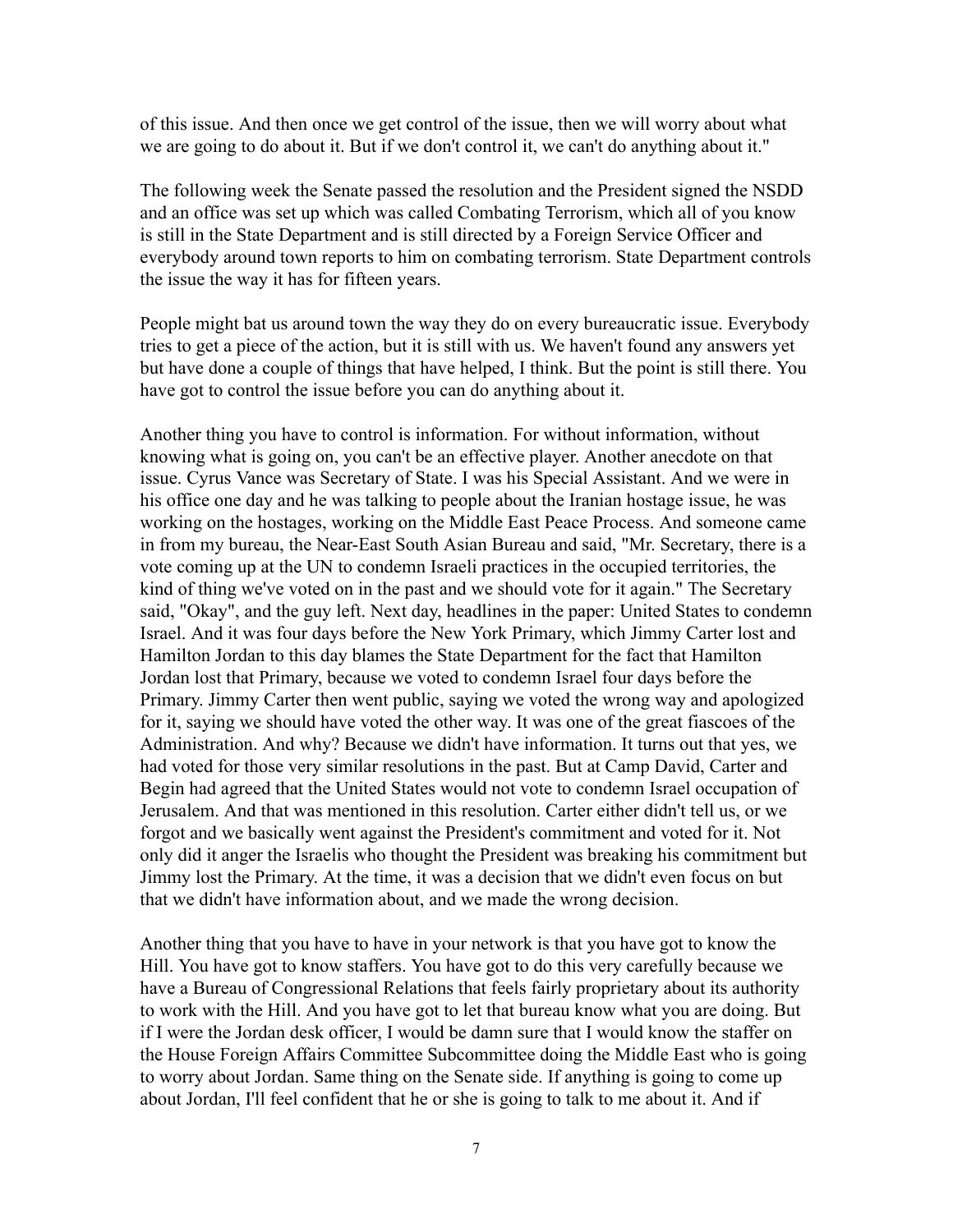anything is going to come up about Jordan that I need help on I know who to go to. If I was in CA in the Department and was concerned about change in the Immigration Legislation I would sure know who the staffer was in the Immigration Committees on the Hill who I could talk to. Just stay in touch with them and ask them to stay in touch with me. Not to undercut the bureau or to undercut Congressional relations, but just so you have got a network there that you can call on. You help them and they help you.

It is also crucial to have contacts in other agencies. If I were in EB working on fibers and roots (whatever those are), I would be certain that I knew the guy in Commerce, the man or woman in STR who were working on the same issue. And when it came time to work that issue inter-agency, I know I could go to the phone and know everybody at the working level. The people who are going to be writing the memos around town who are working those issues. I can go to them and cooperate with them just like they will cooperate with me. If I don't know who they are, then I cannot do my job.

Another central part of the network is the press. This is also a very sensitive issue. Some bureaus take the view that no-one below Deputy Assistant Secretary should talk to the press because the Press Corps is so damn smart that you can never come out ahead. And, one of them may be writing a story about Libya, and not have any facts, but will call up and say, "I understand they are brushing off the contingency plans about Libya. And I understand that they are looking at a meeting in the White House in a couple of weeks." And the Libya desk officer will say, "Gee, I knew about the contingency plans but I didn't know about the meeting at the White House." So, there he has confirmation of the contingency plans. And he calls the next guy and says, "something about the contingency plans and I understand that they are talking about an even more vigorous strike than last time." "Oh no, no...same kind of strike as last time." [Laughter] Pretty soon, he has his story.

So, you've got to be really careful in dealing with them. In our bureau, in NEA, we take the view that if the press has a story, the best person to talk to them, outside the front office, is the Desk Officer who is working the story and who knows the issue. And if there is going to be a story in the press, much rather that we would try to influence it in a way that is going to try to reflect the best possible way on this Administration's policy than to stand back and let the story go its own way. But you have to be very careful in dealing with them.

The key to dealing with the press is never lie. Never. Bob McKloskey, who is the best spokesman we ever had said there are two good reasons never to lie to the American press. One, is that it is wrong. And two, is that you always get caught. And the second point is probably more important than the first. Always be straight with them or say, "I can't talk about it."

Another part of your network that you have got to have are 7th Floor Staffers. Once again, it doesn't matter if you are working in the "A" bureau, you are working in INR, or you are working in AF. When you draft that piece of paper, an action memo to Mike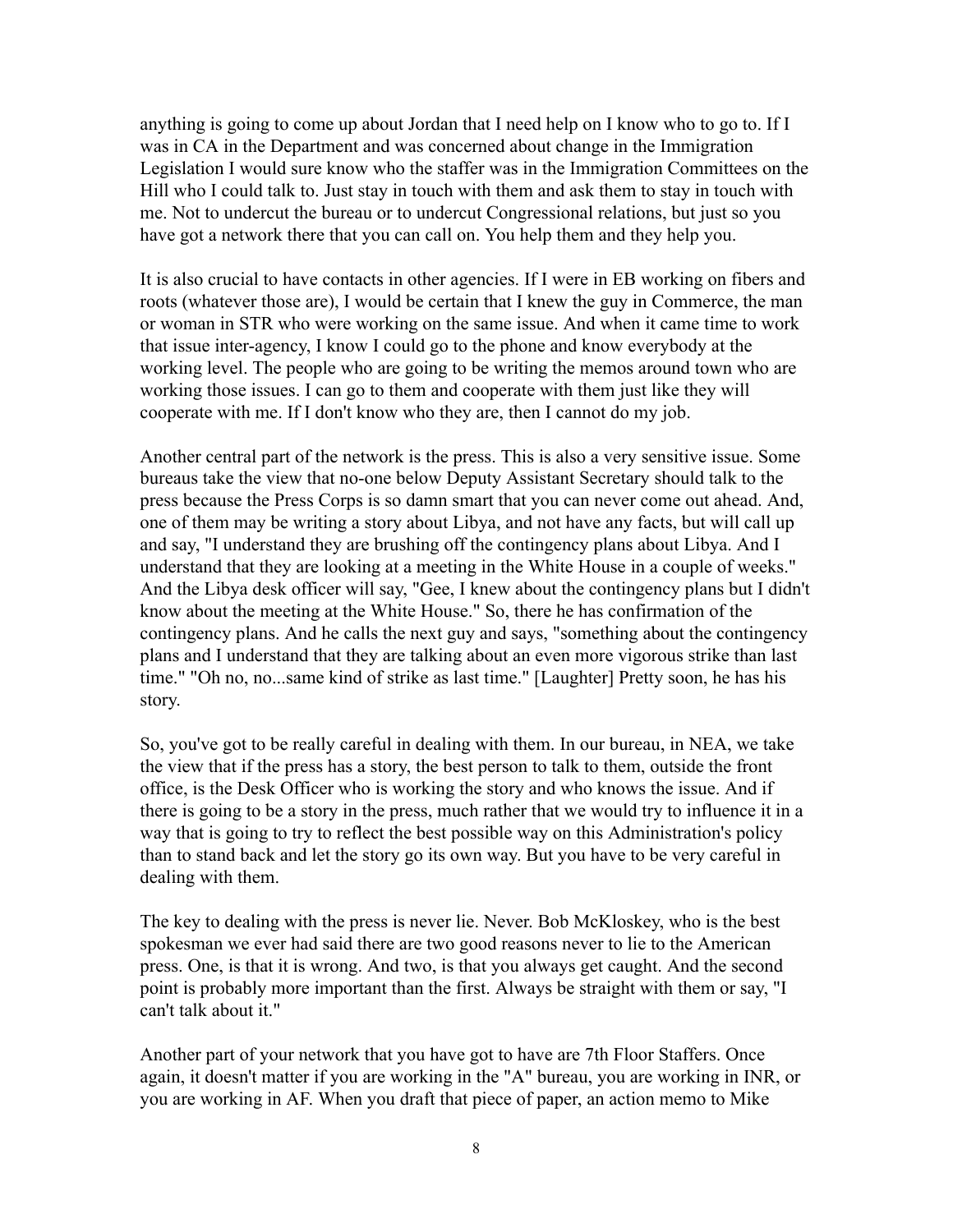Armacost, it is much in your interest to know what staffer in Mike Armacost's office is going to handle that piece of paper. And to say that piece of paper is coming up and to find out does Mike have any certain views on this issue; should the paper be done in any certain way to enhance your prospects for getting the paper through.

You should have those contacts among staffers all along the 7th floor, in every office. Because staffers are the people who do the work. Who move the paper. Who control access and information. Those are the people. You have to have support of your network.

Also, you have to have an appreciation for political realities. This effects every bureau in the State Department. A good example is my own bureau...the Middle East. My bureau has always been split in the view of what should this bureau, NEA, recommend to the Secretary of State in terms of the Arab-Israeli conflict. And the pristine Foreign Service Officers, for whom I have a lot of respect and they are real professionals and maybe very experienced Arabists say, "We get paid to give the Secretary of State advice on what is the best way to protect and further American national interests in the Middle East and if on a certain issue it makes more sense to do something favorable to Jordan rather than Israel, then we should tell him that because that is what we get paid for. We weren't elected by anyone to give the Secretary of State political advice. We are not political types." So, if it makes sense to sell Jordan seventy-five F-16's and if they really need them and if it's justified in terms of our interests in the Middle East, then we should go to the Secretary of State and say, "We've got to sell seventy-five F-16's to Jordan."

The other school in our bureau is that's all well and good. The Secretary does deserve the best advice. But unless we are cognizant of the political realities our advice will be ignored or count for nothing. And if we send up a piece of paper from Dick Murphy, our Assistant Secretary, to the Secretary saying Jordan needs seventy-five F-16's, our most advanced fighters, and they have got a need for them and it will advance our policy in the Middle East, the Secretary will look at that and think, "What are these guys smoking?" Don't they realize that there is no chance in the world that Congress is going to approve seventy-five F-16's for Jordan. That the political will is not there to do that. And we don't have the votes. And the recommendation will be ignored.

The thing that you've got to do is figure out how do you walk the line between what's good for your policy and what is doable. And probably where you end up is saying to the Secretary, "Some people want to sell F-16's to Jordan. That doesn't make any sense, Mr. Secretary, it is not doable. But Jordan has some legitimate defensive needs because of Syria. And here is a menu of things we would like to do in terms of enhanced defense cooperation, selling them air-to-air missiles for the aircraft they have, selling them radar, perhaps a high-level visit. Here's the kind of thing that we can do to help Jordan, to help our policy and it is doable. And that way you have some effect on what decisions are made.

Those are the kind of thoughts that best come out of the front office though, rather than a desk officer, for obvious reasons. But, you should always keep in mind that your front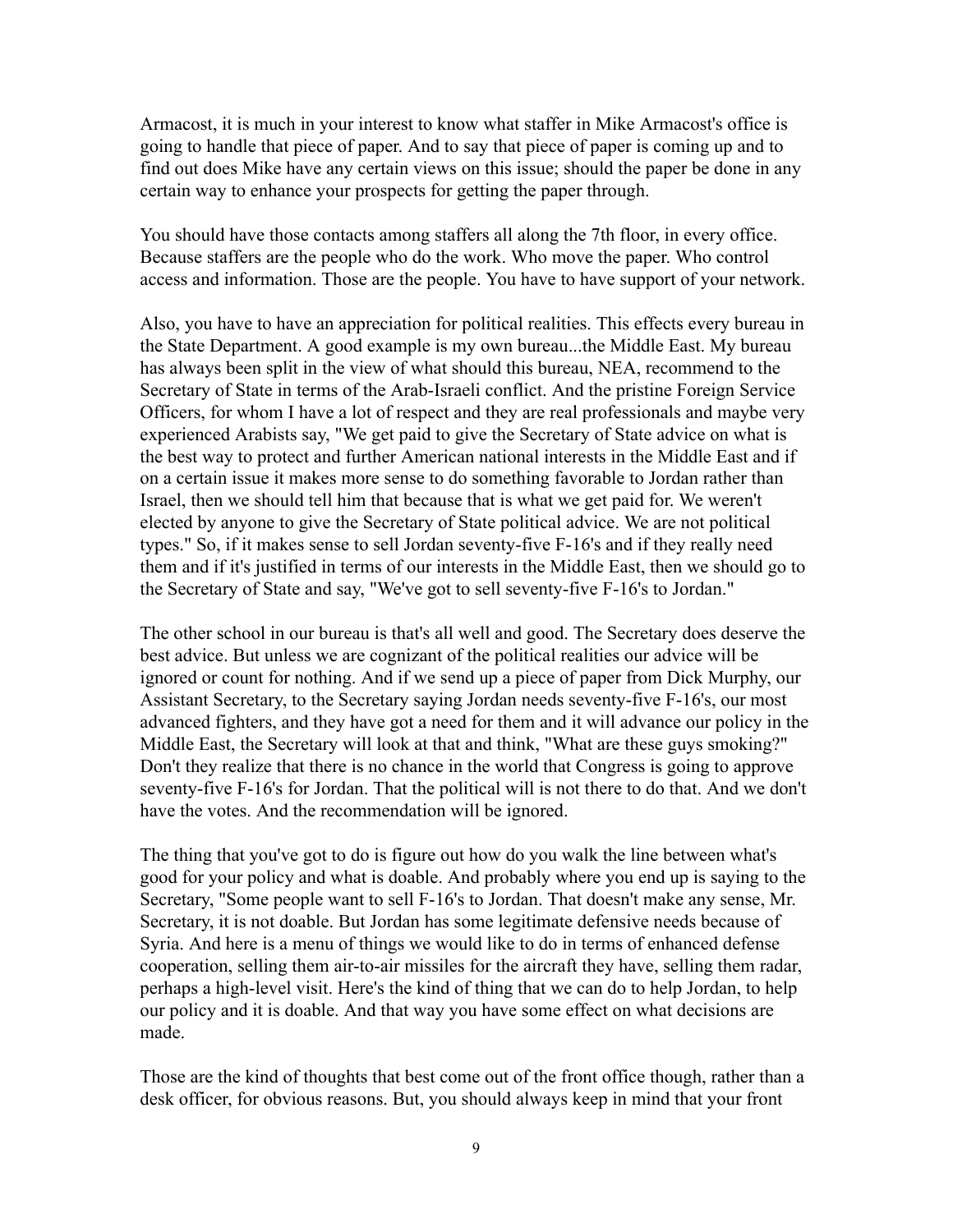office is going to be working with the political reality or it won't count. It won't have any say. Another thing you should do to become an effective operator around town is, if you have a chance work on a task force, get involved in crisis management. There is no faster way to learn how this town operates than to be called up to the operations center at 4:00 a.m. and be told one of our planes has just been hijacked. It is landing in Beirut, and you are one of eight people on a task force and you've got to handle the issue. And you've got to start worrying about press guidance, calling the families, making sure everything is okay, informing Congress of what is going on, coordinating with the CIA to find out what kind of information they have, coordinating with INR, doing an update for the Secretary of State, keeping Mike Armacost informed, staying on the phone with other agencies, moving military assets--I mean all that going on around you is a very fast way to learn how Washington operates.

Last year, out of all the crisis task forces established in the operations center, sixty percent of them were run by NEA. Forty percent by all the other bureaus. Which is an indication of who gets crises. Most of them effect our region. And if you are in a functional bureau, like CA or INR, they are always looking for volunteers for those task forces. If you are in a regional bureau, you should tell your executive director or executive office, "If we get a crisis, I'd like to serve on the task force." Because it is really the way you learn. A good example is 1974. NEA in 1974, gave up Cyprus, Turkey, and Greece to the EUR (the European Bureau). It was a trade. In exchange, we got all of North Africa. It was a bizarre trade. And one I would have never made. But that is what happened. After we gave up Cyprus, Turkey and Greece to the European Bureau, the Turks liberated (depending upon your view) Cyprus. Joe Sisco had just become Under Secretary. The European Assistant Secretary came to Joe and said, "We've got a problem. We have never run a war. Since 1945. I mean, what do you do? How do you handle invasions? What are you supposed to do with a crisis like this?" So Joe agreed that we would send a small team from NEA. So we put together a small group of officers who run wars everyday and we sent them to the European Bureau. We showed them how you set up a task force, how you manage a crisis, how you run a war. And they stayed there about a week. We then called them back. I was getting very nervous. They were beginning to wear their jackets and they had those little silk hankies and those little things under their collars to make their ties stick up. [Laughter] I was getting very concerned that they were turning into EUR types so we brought them back. We brought our people back. But it was a great lesson in how you manage crises.

Two more points. One other one to be effective: you've got to realize that the White House sets the agenda. Always remember that. The White House is in charge. What the issues are is easy to determine. Central America is an issue. Mid-East peace process is an issue. Arms control is an issue. But, how the issues are managed and when they are managed, only the White House decides. They decide on priorities and they decide on timing.

Last year in January and February we felt the peace process was moving in a very positive direction. King Hussein was having talks with Arafat. We felt really close to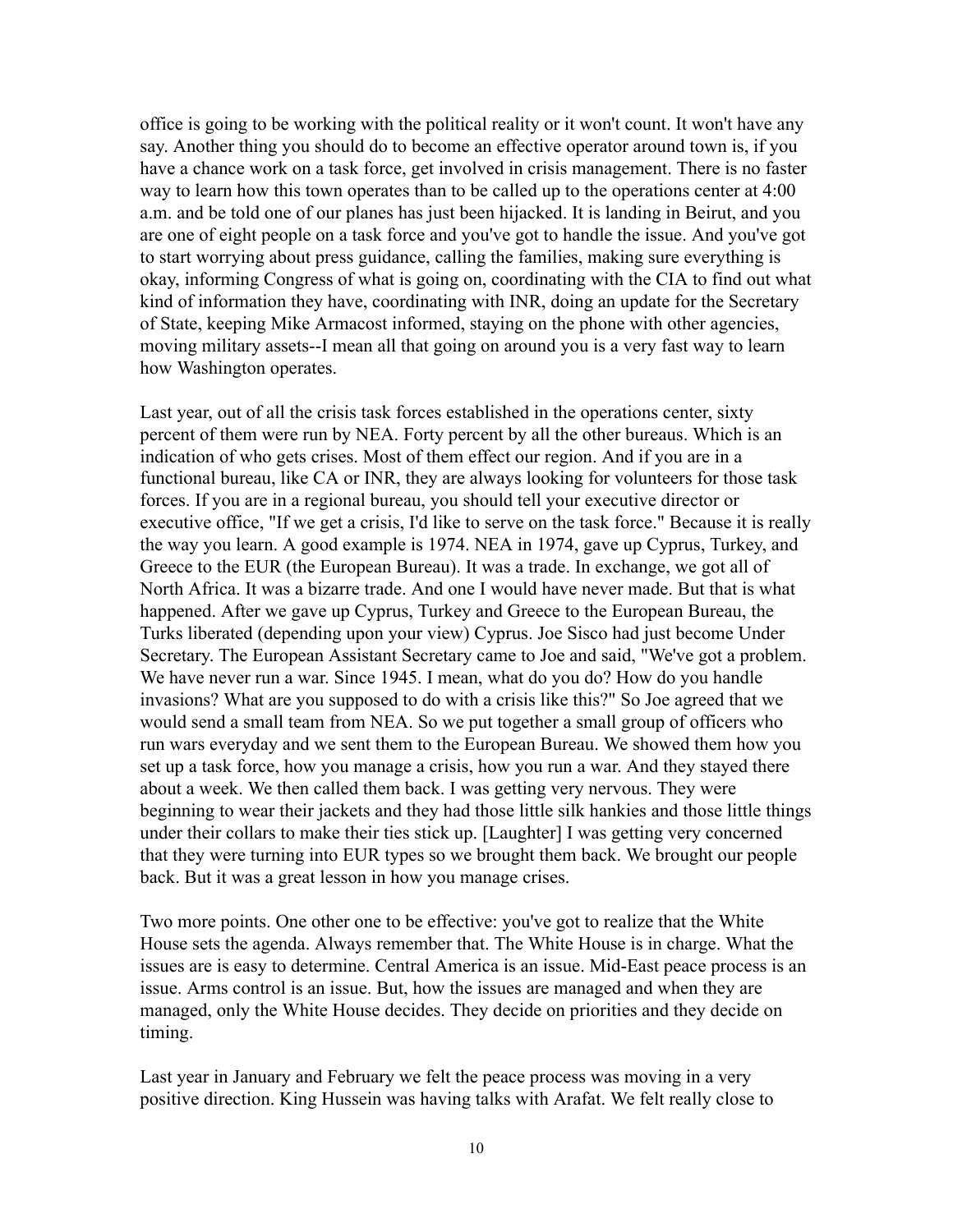getting direct negotiations. We went to the White House and said, "It is really important now that we show support for Jordan. Here is an arms package we put together. Jordan - the King is hanging out there, he's exposed and we've got to show support for him in terms of his position in Jordan and in terms of his position in the Middle East and the best way to do it is to sell him the arms he wants. And here is what is in the package.

The White House came back and said, "The President has three key issues right now before him in Congress. Contra funding, the defense budget, and the M-X. They are a hell of a lot more important than worrying about whether the King of Jordan gets arms." And that's the way it goes. We have to do it later. And Jordan's arms package got postponed. It made us very unhappy. But my guess would be, if I were sitting over in the White House and I were the Chief of Staff, I would have probably said exactly the same thing. In terms of Ronald Reagan's agenda, Contras, M-X and the defense budget are more important than selling arms to Jordan.

And we made the fight about why our issue was important but you've got to realize that when you lose it is not because your issue doesn't count. It is because someone else has a much broader agenda than we do.

Finally, this is an important thing to keep in mind. When you operate in Washington, there are moral and ethical considerations. It is unusual to hear that around this town, and it is something that we tend to overlook. Because we are hush-up bureaucrats. We are wheelers and dealers. We want to get done what our bureau needs to get done. And moral and ethical concerns are something that the pristine officers read about when they study epistemology. But we don't worry about those things.

Ed Muskie, soon after he became Secretary of State, at first didn't really work the hours that Vance did. He sort of tried to keep the hours that he did on the Hill. He was in my view an excellent Secretary. He had extraordinarily good judgment and innate good sense. The first couple of weeks there he tried to leave early. And his second week there, the South Africans made an "incursion" (as we used to call it) into Angola and killed a number of people and blew up some Angolan towns, Angolan military forces and went back into South Africa. And the issue was, what are we going to do about this incursion. And a resolution was introduced into the Security Council to condemn South Africa for its incursion into Angola. Lord Carrington, who was the Foreign Secretary at that time in the UK, sent a personal message to Ed Muskie. They were old, personal friends. He said, "Ed, I've not asked you for any favors since you've become Secretary. This is the first communication I've sent you. But I need your support on this South African issue. And I want your help on abstaining on the resolution. We have major interests in South Africa and this is not the right way to influence the South Africans and condemnation will only hurt our efforts."

Muskie convened a little meeting in his office. Just his principal advisors on African affairs and said, "OK, what do you guys think we should do about this vote in the UN?" He first turned to Tony Lake who was head of Policy Planning and very involved in the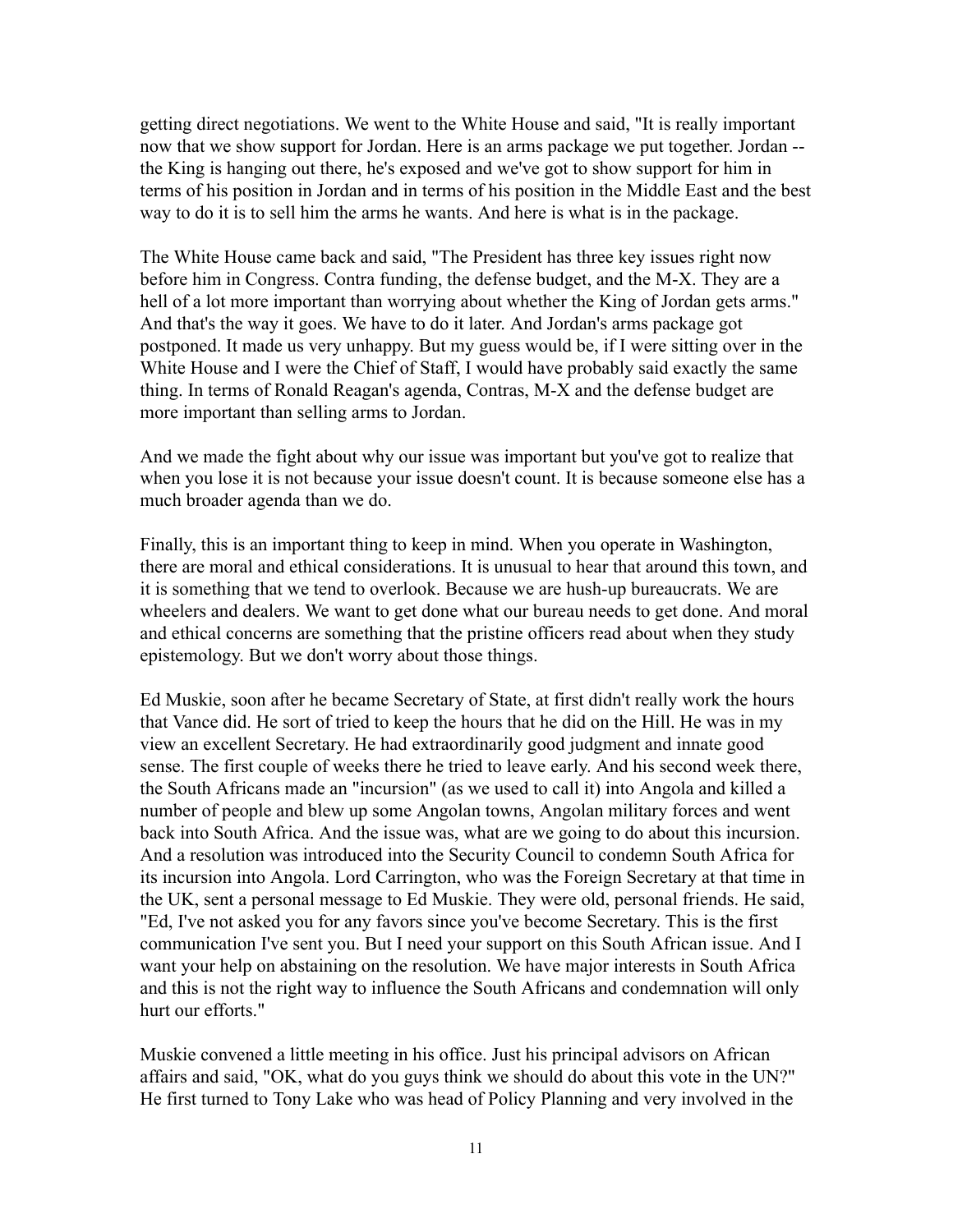African negotiations and Tony said, "Well, it is really important that we keep leverage over South Africa, although this was a despicable act and something that we certainly can't justify. The only way we can have that kind of leverage is to avoid condemnation so I think we should abstain."

He turned to Dick Moose, who was our Assistant Secretary for African Affairs and Dick said, "Well, we have this contact group of five western countries which are negotiating Southern Africa issues with South Africa. The contact group has never split on a UN vote. The British are going to abstain. We can't afford to have the contact group split. It would be terrible for our negotiating effort. We should abstain. As awful as it was for the South Africans to do...we should abstain."

He turned to Peter Tarnoff who was his executive assistant and executive secretary of the department. Peter said, "Well, this is Lord Carrington's first communication with you. He has always been very supportive of us. And I think we should be forthcoming. As terrible as it was, what the South Africans did, I think we should abstain." And finally Muskie turned to me. And being a good staffer and knowing which way the wind was blowing, I said, "I think we should abstain."

Muskie looked at us all and said, " I appreciate your views, but I have decided that what we are going to do is condemn South Africa." And all of us sort of rocked back in our chairs and said, " Condemn South Africa? Why would you want to condemn them?" He looked at us and said, "What they did was wrong." And he picked up his golf bag and walked out the door. And we looked at one another and said, " WRONG!! What does wrong have to do with it?" I mean there is a contact group and there is leverage and there is influence but "wrong"! What is wrong, it has to do with foreign policy. Those were our instructions, and we voted to condemn and, surprisingly enough, the other four members of the contact group voted to condemn as well, because they didn't want to see the contact group unity broken and they wanted to be with us. It was a lesson that I keep in mind, that once in a while it is always good to ask yourself, "What is the right thing?" Because if it is one thing that makes America different, it is that we try to do the right thing.

In conclusion, there really are two State Departments. Two Foreign Services. You have got the traditional one overseas where reporting is really your crucial function. Managing the Embassy or taking care of destitute Americans is the traditional Foreign Service work. The other Foreign Service is the one here in Washington which is a bureaucratic one, where you need substantive skills and knowledge. That is the "sine qua non". You have to know refugee statistics for Thailand. You have to know how FBO functions. But, without tradecraft, without a network, without making the system work, you are going to be ineffectual. And you are not going to matter. There are few people in the State Department who are good at both. There are fewer people who like both.

But if you are one of those people who are good at both or one of the fewer people who like both, I close with a small pitch to remember NEA. Being the most effective bureau in the State Department and the one that really appreciates the people who are good at both